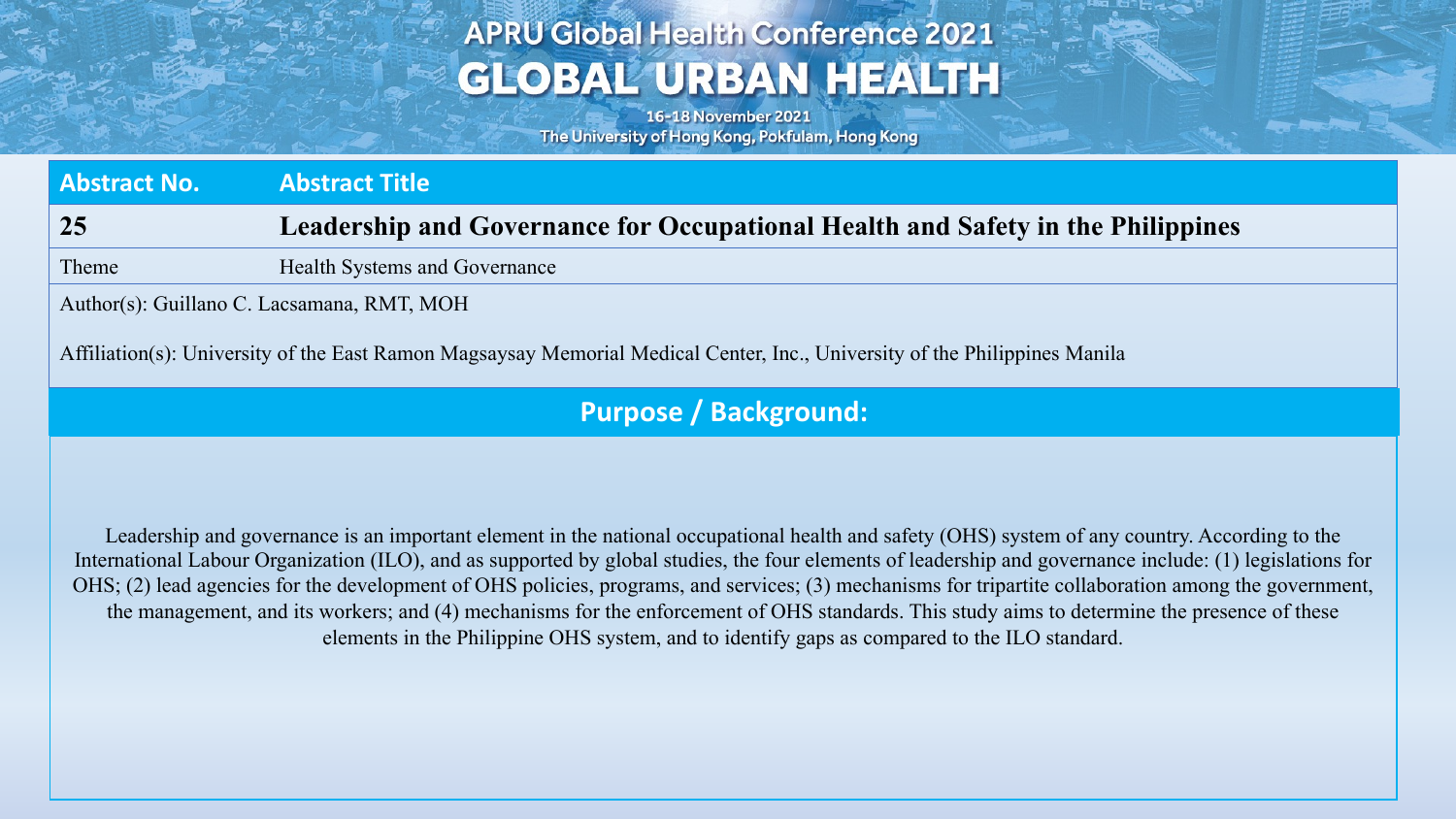# **APRU Global Health Conference 2021 GLOBAL URBAN HEALTH**

16-18 November 2021 The University of Hong Kong, Pokfulam, Hong Kong

and the state of

| <b>Abstract No.</b> | <b>Abstract Title</b>                                                                                                                                                                                                                                                 |                                                                                                   |
|---------------------|-----------------------------------------------------------------------------------------------------------------------------------------------------------------------------------------------------------------------------------------------------------------------|---------------------------------------------------------------------------------------------------|
| 25                  | Leadership and Governance for Occupational Health and Safety in the Philippines                                                                                                                                                                                       |                                                                                                   |
| <b>Methods:</b>     |                                                                                                                                                                                                                                                                       |                                                                                                   |
|                     | <b>Objective</b>                                                                                                                                                                                                                                                      | <b>Method to be Used</b>                                                                          |
|                     | 1. Describe OHS leadership and governance in<br>the Philippines in terms of the following<br>elements:<br>a. Legislative instruments for OHS;<br>b. Lead stakeholders;<br>c. Mechanisms for ensuring compliance;<br>and<br>d. Mechanisms for tripartite collaboration | <b>Review of Secondary Data</b><br><b>Review of Relevant Documents</b><br>Key Informant Interview |
|                     | Identify gaps in OHS leadership and<br>2.<br>governance in the Philippines                                                                                                                                                                                            | <b>Review of Secondary Data</b><br><b>Review of Relevant Documents</b><br>Key-Informant Interview |